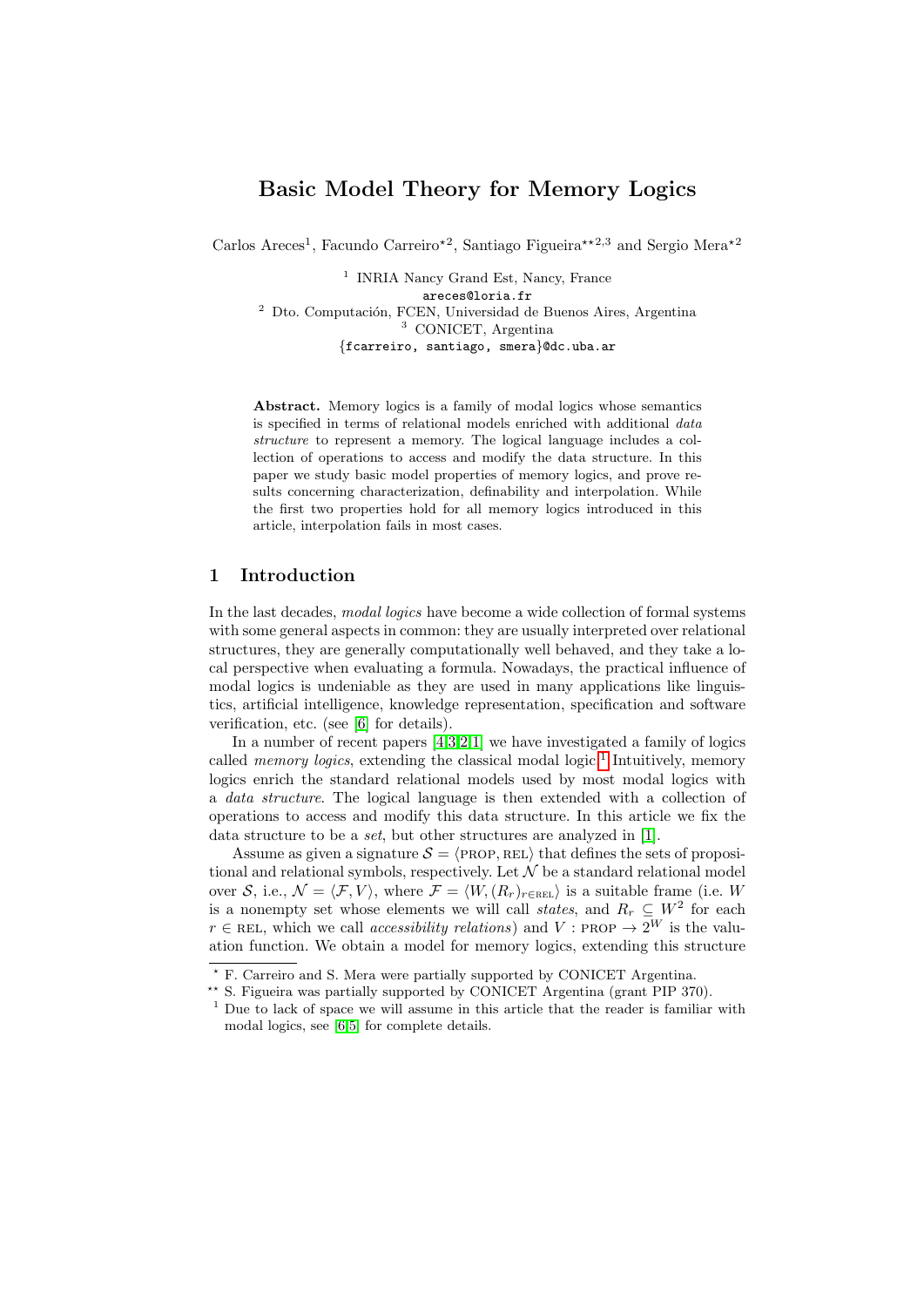with a set  $S \subseteq W$  representing the current 'memory' of the model. For M an arbitrary model, we will denote its domain by  $|M|$ , and we will usually represent a model  $\langle \langle W, R \rangle, V, S \rangle$  simply as  $\langle W, R, V, S \rangle$ .

A set is a very simple data structure (e.g., compare it with a list, a tree, etc), but even in this setting, we can define a set of operators that interacts with the memory in different ways. One can think of different types of simple updates that can be performed on the memory of a model: to store or delete an element, to clean the memory, etc. If  $\mathcal{M} = \langle \mathcal{F}, V, S \rangle$  is a model for memory logics as defined above, we define

$$
\mathcal{M}[*] = \langle \mathcal{F}, V, \emptyset \rangle; \quad \mathcal{M}[w] = \langle \mathcal{F}, V, S \cup \{w\} \rangle; \quad \mathcal{M}[-w] = \langle \mathcal{F}, V, S \setminus \{w\} \rangle.
$$

Let  $\mathcal{M}[w_1,\ldots,w_n]$  be a shorthand for  $((\mathcal{M}[w_1])\ldots)[w_n]$ . Besides the standard Boolean and diamond operators of the basic modal logic, we define

$$
\mathcal{M}, w \models \textcircled{f} \varphi \text{ iff } \mathcal{M}[w], w \models \varphi \qquad \mathcal{M}, w \models \textcircled{f} \varphi \text{ iff } \mathcal{M}[-w], w \models \varphi \qquad \mathcal{M}, w \models \textcircled{g} \varphi \text{ iff } \mathcal{M}[*], w \models \varphi \qquad \mathcal{M}, w \models \textcircled{k} \text{ iff } w \in S
$$

The 'remember' operator  $\hat{r}$  (a unary modality) marks the current state as being 'already visited', by storing it in  $S$ . In contrast, the 'forget' operator  $\langle f \rangle$  removes the current state from the memory, while the 'erase' operator  $\Theta$  wipes out the memory. These are the operators we use to update the memory. On the other hand, the zero-ary operator  $\mathbb{R}$  (for 'known') queries S to check if the current state is in the memory.<sup>[2](#page-1-0)</sup>

Besides these basic operators, we can also impose constraints on the interplay between memory storage and the standard modalities. There are some contexts when we do not need  $\langle r \rangle$  and  $\langle r \rangle$  as two separate operators: we are only interested in the trail of memorized points we used to evaluate a formula (for details on possible applications see [\[13\]](#page-10-4)). In these cases the  $\langle r \rangle$  operator will be handy:

$$
\mathcal{M}, w \models \langle\!\langle r \rangle\!\rangle \varphi \text{ iff } \exists w' \in W, wR_rw' \text{ and } \mathcal{M}[w], w' \models \varphi
$$

That is,  $\langle r \rangle \varphi$  is equivalent to  $\hat{\mathbf{r}} \rangle \langle r \rangle \varphi$ . We will denote the dual of this operator as  $\llbracket r \rrbracket$ , with the usual interpretation. As it was showed in [\[1\]](#page-9-1), this operator is very useful to regain decidability for some fragments of memory logic.

A particularly interesting class of models to investigate is the class  $\mathcal{C}_{\emptyset}$  where the memory is empty, i.e.,  $C_{\emptyset} = \{M \mid M = \langle F, V, \emptyset \rangle\}$ . It is natural to consider starting to evaluate a formula in a model of  $\mathcal{C}_{\emptyset}$ , as it is over  $\mathcal{C}_{\emptyset}$  that the operators  $\circ$  and  $\circ$  have the most natural interpretation. As it is shown in [\[1\]](#page-9-1), the restriction to this class has important effects on expressivity and decidability. It is worth noting that a formula is *initially* evaluated in a model of  $C_{\emptyset}$ , but during the evaluation the model can change to one with nonempty memory. This dynamic behavior is a distinctive feature of memory logics over the classical modal logic: the value of  $S$  changes as the evaluation of the formula proceeds. This is not different to what happens with an assignment during the evaluation of a first order formula.

<span id="page-1-0"></span><sup>2</sup> Notice that all these operators are self dual.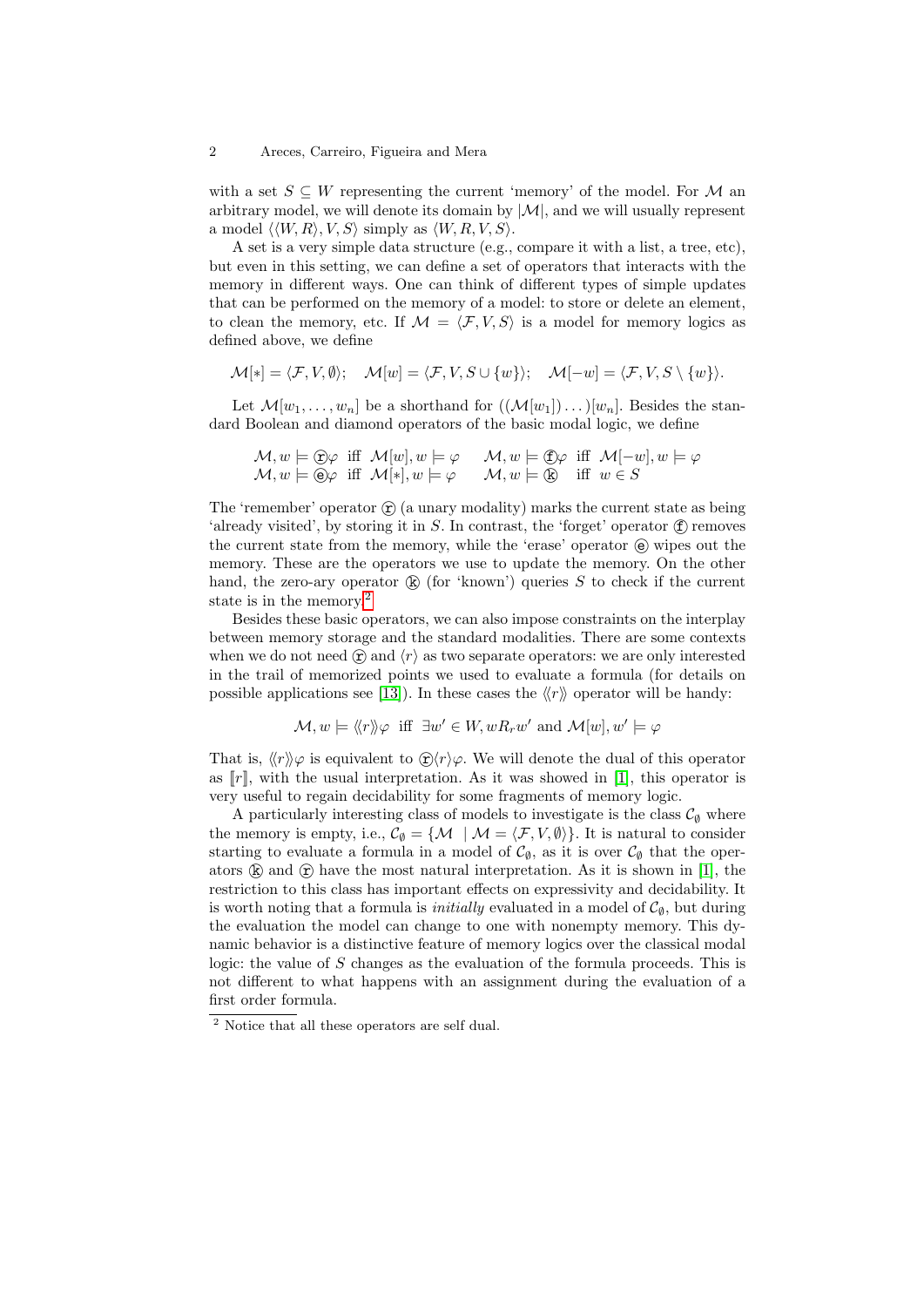It is well known that a classical modal model  $\mathcal{M} = \langle \mathcal{F}, V \rangle$  can be seen as a first order model over an appropriate signature, and that there is a standard translation  $ST_x$  transforming every modal formula  $\varphi$  into a first order formula  $ST_x(\varphi)$  with x as its only free variable such that  $\mathcal{M}, w \models \varphi$  iff  $\mathcal{M}, g_w^x \models ST_x(\varphi)$ , where  $g_w^x$  is an arbitrary assignment that maps x to w (on the left,  $\overline{\mathcal{M}}$  should be considered as a first order model, and  $\models$  as the standard first order satisfiability relation). Similarly, any memory model can be seen as a first order model, and we can define a translation which transforms memory formulas into equivalent first order formulas (for more details see [\[1\]](#page-9-1)). We will use this result for some results in this article.

In [\[4](#page-10-1)[,1\]](#page-9-1) some computational aspects of memory logics were studied, together with results for separating different memory logics in terms of expressive power. In [\[2,](#page-9-0)[1\]](#page-9-1) the focus was put in proof theoretical results. In this article we analyze some important theorems of the basic model theory for memory logics. The main tool for all our results on characterization, definability and interpolation is the notion of bisimulation. In Section [2](#page-2-0) we present suitable notions of bisimulation for different memory logics. In Section [3](#page-5-0) we state a van Benthem like characterization theorem for memory logics and we study when a class of memory models is definable by a set of memory formulas, or by a single formula. In Section [4,](#page-6-0) we analyze the validity of the Craig interpolation theorem for many members of the family of memory logics. Finally, in Section [5](#page-9-2) we discuss further work and draw some conclusions.

Notation. As we will be discussing many different logics, we introduce here some notational conventions. We call  $ML$  the basic modal logic, and add a superscript m to indicate the addition of a memory-set and the basic memory operators  $(F)$ and  $(R)$ . Additional operators included in the language are listed explicitly. Since we can choose to use  $\langle r \rangle$  or  $\langle r \rangle$ , we will also include the diamond explicitly in this list. For example,  $ML^m(\langle r \rangle, \mathbf{e})$  is the modal logic with the standard diamond operator extended with  $(\hat{r})$ ,  $(\hat{k})$  and  $(\hat{e})$ . When we restrict initial evaluation of a formula to models in  $\mathcal{C}_{\emptyset}$  we add  $\emptyset$  as a subscript. For example,  $\mathcal{ML}_{\emptyset}^m(\langle\!\langle r \rangle\!\rangle)$  is the modal logic with  $\langle r \rangle$  instead of  $\langle r \rangle$ , the operators  $\hat{r}$  and  $\hat{r}$ , and whose models have an initially empty memory. For the rest of the article,  $\mathfrak{L}$  will stand for any memory logic  $ML^m(\ldots)$ . For the sake of simplicity we restrict ourselves to the unimodal case. The generalization to the multimodal scenario is straightforward.

### <span id="page-2-0"></span>2 Bisimulations and saturated models

The concept of bisimulation has been extensively studied for many modal log-ics [\[6,](#page-10-0)[5\]](#page-10-3). In the context of memory logics, bisimulations link pairs  $(A, w)$  (where  $A \cup \{w\}$  is a subset of the domain) between models, as we need to keep track not only of the current state but also of the current memory. Let  $\mathcal M$  and  $\mathcal N$  be two memory models. Then a bisimulation between  $\mathcal M$  and  $\mathcal N$  is a binary relation such that  $(A, w) \sim (B, v)$  implies  $A \cup \{w\} \subseteq |\mathcal{M}|$  and  $B \cup \{v\} \subseteq |\mathcal{N}|$ .

Bisimulations for the different memory logics can be defined modularly. Given a memory logic  $\mathfrak{L}$ , its bisimulation notion will be defined imposing restrictions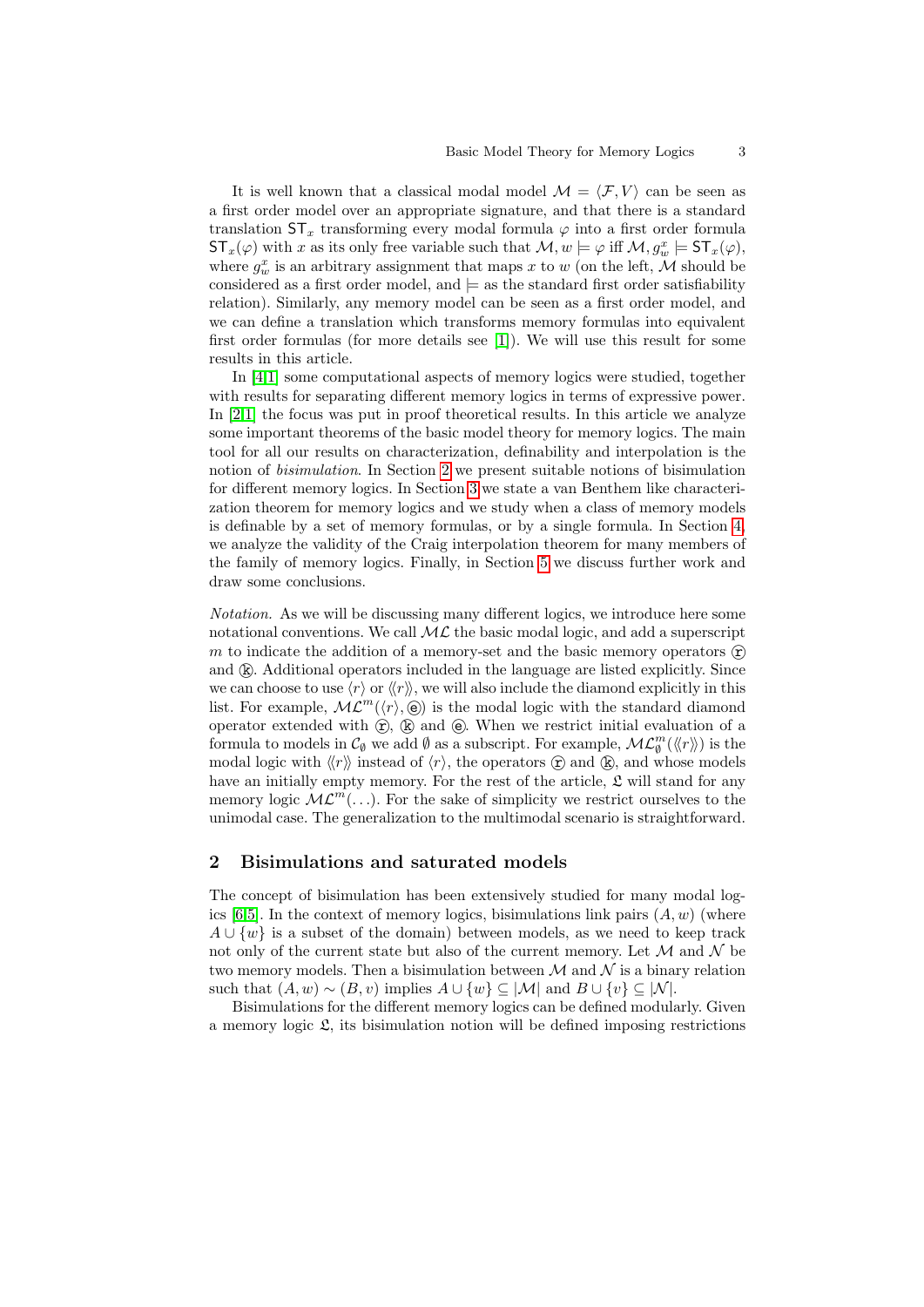to  $\sim$  depending on the operators present in £. In Figure [1](#page-3-0) we summarize the restrictions associated with each operator for models  $\mathcal M$  and  $\mathcal N$  with accessibility relations  $R$  and  $R'$  respectively.

| always                                | (nontriv) | $\sim$ is not empty.                                                                   |
|---------------------------------------|-----------|----------------------------------------------------------------------------------------|
| always                                | (agree)   | If $(A, w) \sim (B, v)$ , then w and v make the same propositional                     |
|                                       |           | variables true.                                                                        |
| (k)                                   | (kagree)  | If $(A, w) \sim (B, v)$ , then $w \in A$ if and only if $v \in B$ .                    |
| $^{\circledR}$                        |           | (remember) If $(A, w) \sim (B, v)$ , then $(A \cup \{w\}, w) \sim (B \cup \{v\}, v)$ . |
| $^{\circledR}$                        | (forget)  | If $(A, w) \sim (B, v)$ , then $(A \setminus \{w\}, w) \sim (B \setminus \{v\}, v)$ .  |
| $\circled{e}$                         | (erase)   | If $(A, w) \sim (B, v)$ , then $(\emptyset, w) \sim (\emptyset, v)$ .                  |
| $\langle r \rangle$                   | (forth)   | If $(A, w) \sim (B, v)$ and $wRw'$ , then there exists $n' \in  \mathcal{N} $ such     |
|                                       |           | that $vR'v'$ and $(A, w') \sim (B, v')$ .                                              |
|                                       | (back)    | If $(A, w) \sim (B, v)$ and $vR'v'$ , then there exists $w' \in  \mathcal{M} $ such    |
|                                       |           | that $wRw'$ and $(A, w') \sim (B, v')$ .                                               |
| $\langle\!\langle r \rangle\!\rangle$ | (mforth)  | If $(A, w) \sim (B, v)$ and $wRw'$ , then there exists $v' \in  \mathcal{N} $ such     |
|                                       |           | that $vR'v'$ and $(A \cup \{w\}, w') \sim (B \cup \{v\}, v')$ .                        |
|                                       | (mback)   | If $(A, w) \sim (B, v)$ and $vR'v'$ , then there exists $w' \in  \mathcal{M} $ such    |
|                                       |           | that $wRw'$ and $(A \cup \{w\}, w') \sim (B \cup \{v\}, v')$ .                         |

<span id="page-3-0"></span>Fig. 1. Operator restrictions for a modular memory bisimulation definition.

With these definitions, we have presented bisimulation notions for all memory logics introduced in Section [1.](#page-0-1)

If M is a model and  $w \in |\mathcal{M}|$ , we call the pair  $\langle \mathcal{M}, w \rangle$  a pointed model. Given two pointed models  $\langle M, w \rangle$  and  $\langle N, v \rangle$ , where  $M = \langle W, R, V, S \rangle$  and  $\mathcal{N} = \langle W', R', V', S' \rangle$ , we write  $\mathcal{M}, w \leftrightarrow \mathcal{N}, v$  if there is a bisimulation linking  $(S, w)$  and  $(S', v)$ . The exact type of bisimulation involved will usually be clear from context; we will write  $\triangle$ <sub>2</sub> when we need to specify that the bisimulation corresponds to the logic  $\mathfrak{L}$ . We write  $\mathcal{M}, w \equiv_{\mathfrak{L}} \mathcal{N}, v$  when both models satisfy the same L-formulas, i.e., for all  $\varphi \in \mathcal{L}, \mathcal{M}, w \models \varphi$  iff  $\mathcal{N}, v \models \varphi$ . We will again drop the  $\alpha$  subindex when no confusion arises.

The basic property expected from bisimulation is that they should preserve the satisfiability of formulas. The following theorem states that this is the case for the bisimulations we introduced (see [\[13\]](#page-10-4) for details).

## <span id="page-3-1"></span>**Theorem 1.** If  $M, w \leftrightarrow_{\mathfrak{L}} N, v$  then  $M, w \equiv_{\mathfrak{L}} N, v$ .

With all preliminaries concerning bisimulation already introduced, we now proceed to the notion of  $\omega$ -saturated models and Hennessy-Milner classes, which will lead to our first result: the class of  $\omega$ -saturated models is a Hennessy-Milner class for all memory logics we introduced, with respect to the appropriate notion of bisimulation. This property will be fundamental for the results concerning characterization and definability established in the next section.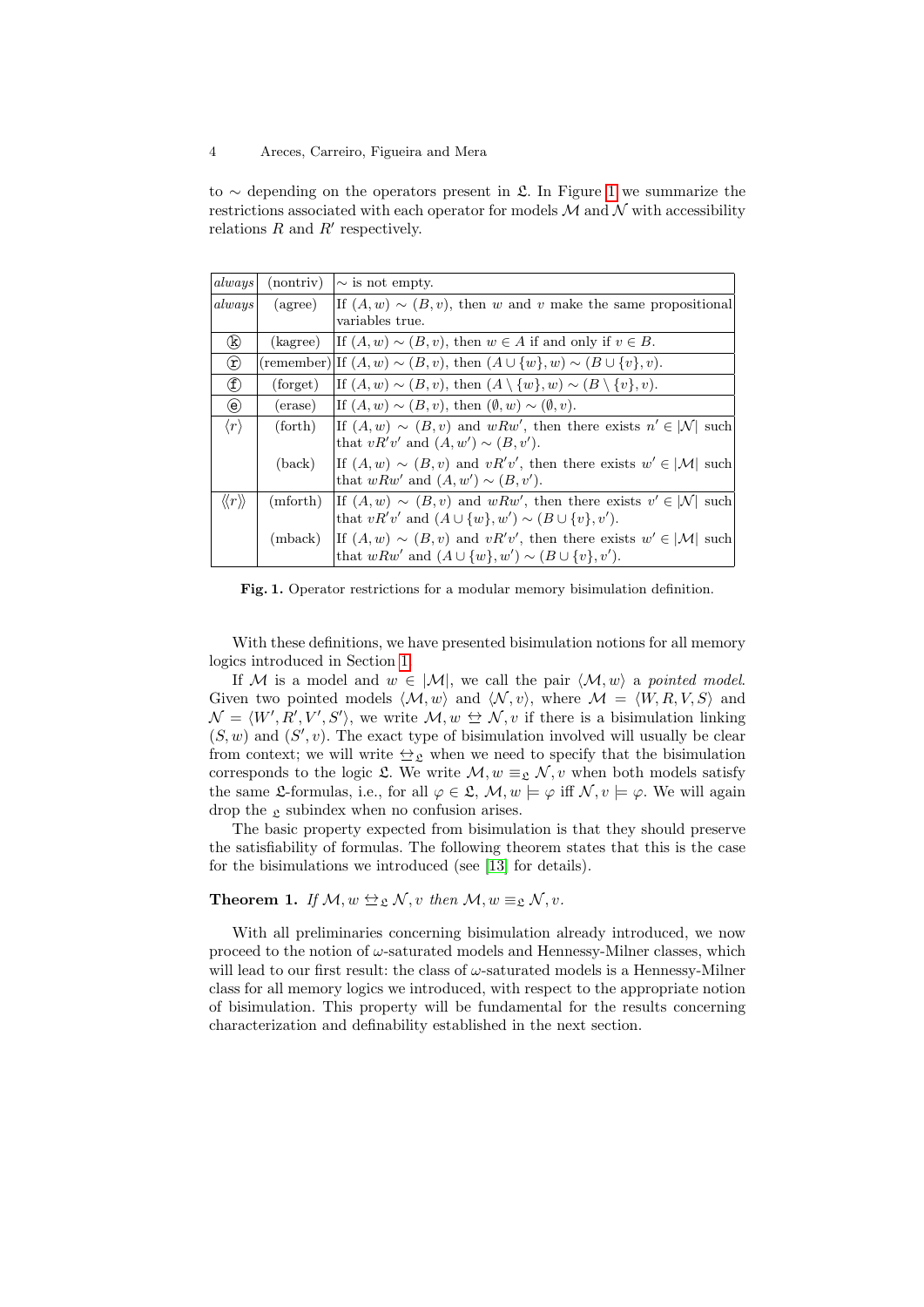The notion of  $\omega$ -saturation [\[8](#page-10-5)[,9\]](#page-10-6) is defined for first order models, but it also applies to memory models using the correspondence between memory and first order models discussed in Section [1.](#page-0-1) These models will prove to be a very useful tool. We have already seen that if two states are bisimilar, then they are modally equivalent. The converse, in general, does not hold. We say that a class  $C$  of models has the Hennessy-Milner property with respect to  $\mathfrak{L}$ -bisimulations (or, simply, that the class is Hennessy-Milner for  $\mathfrak{L}$ ) if any two  $\mathfrak{L}$ -equivalent models in C are L-bisimilar. As we will prove in Theorem [4,](#page-4-0)  $\omega$ -saturated models are Hennessy-Milner for all memory logics  $\mathfrak{L}$ .

But  $\omega$ -saturated models have other important properties, like the '*intra-model* compactness property' enunciated below (the proof is a straightforward modification of the result in [\[5,](#page-10-3) Theorem 2.65] for the basic modal logic).

<span id="page-4-4"></span>**Proposition 2.** Let  $M = \langle W, R, V, S \rangle$  be  $\omega$ -saturated,  $\Sigma$  be a set of  $\mathfrak{L}$ -formulas and  $w \in W$ . If every finite subset  $\Delta \subseteq \Sigma$  satisfies  $\mathcal{M}, v_{\Delta} \models \Delta$  for some Rsuccessor  $v_{\Delta}$  of w then there exists v, an R-successor of w, such that  $\mathcal{M}, v \models \Sigma$ .

It is also the case that  $\omega$ -saturation is preserved under the operation of memorizing a finite set of elements. The proof can be found in [\[13\]](#page-10-4).

**Proposition 3.** Let M be w-saturated. For any finite  $A \subseteq |\mathcal{M}|$ ,  $\mathcal{M}[A]$  is wsaturated.

Not all models are  $\omega$ -saturated but a classic theorem of first order logic [\[8,](#page-10-5)[9\]](#page-10-6) states that every model M has an  $\omega$ -saturated extension  $\mathcal{M}^+$  with the same first order theory and, a fortiori, the same  $\mathfrak L$  theory for any memory logic  $\mathfrak L$ . This extension is created by taking an ultrapower of the model with a special kind of ultrafilter.<sup>[3](#page-4-1)</sup>

We now prove that, for every memory logic  $\mathfrak{L}$ , the class of  $\omega$ -saturated models has the Hennessy-Milner property with respect to  $\mathcal{L}$ -bisimulations.

<span id="page-4-0"></span>**Theorem 4.** Let  $\mathfrak L$  be a memory logic, the class of  $\omega$ -saturated models has the Hennessy-Milner property with respect to  $\mathfrak{L}$ -bisimulations.

Proof (Sketch). As we want to consider all the possible logics from the family of memory logics, we prove that, for any two  $\omega$ -saturated models  $\langle M, w \rangle$  and  $\langle \mathcal{N}, v \rangle$  such that  $\mathcal{M}, w \equiv_{\mathfrak{L}} \mathcal{N}, v$  there is an  $\mathfrak{L}$ -bisimulation between them. We do this by considering every possible operator and show that we can construct a bisimulation that satisfies the constraints associated for that operator.

See the Appendix for full details.  $\Box$ 

<span id="page-4-3"></span>

The proof of the theorem above is fairly straightforward, but the result itself is surprising in its generality and can be taken as evidence of a harmonious match between the notion of bisimulation we introduced and the general model theory of memory logics.[4](#page-4-2)

<span id="page-4-1"></span><sup>&</sup>lt;sup>3</sup> In what follows we will assume that the reader is familiar with the definition of ultraproducts, ultrapowers and ultrafilters (consult [\[11\]](#page-10-7) if necessary).

<span id="page-4-2"></span> $^4$  Notice that a direct corollary of Theorem [4](#page-4-0) is that the class of image-finite models (i.e., models where each state has at most a finite number of successors) for any memory logic has the Hennessy-Milner property with respect to  $\mathfrak{L}$ -bisimulations.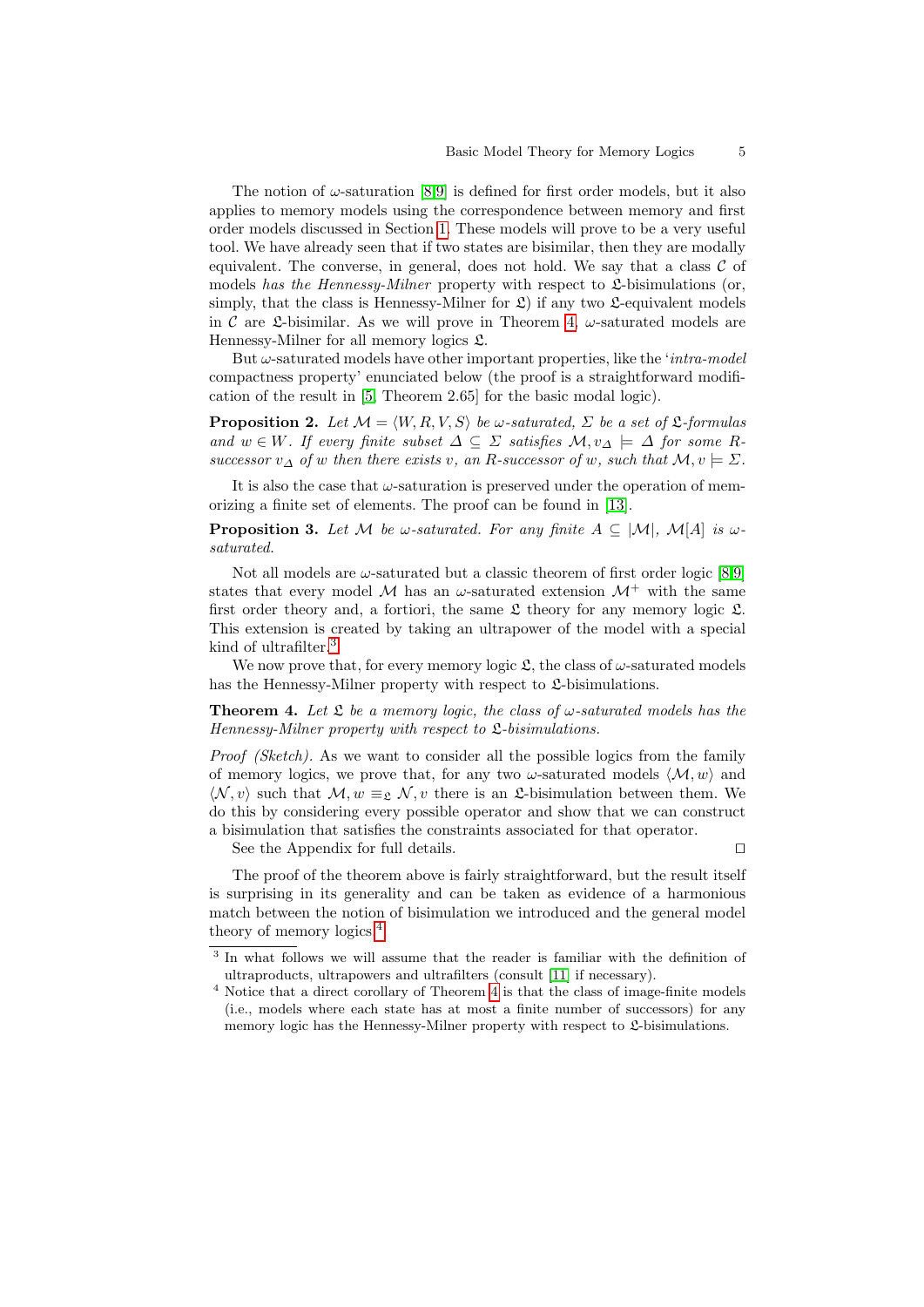#### <span id="page-5-0"></span>3 Characterization and definability

While investigating the properties of a new modal logic, a fairly standard approach is to try to characterize it as a fragment of a better known logic. A classical example of this kind of results is van Benthem's characterization of the basic modal logic as the bisimulation invariant fragment of first order logic. These type of characterizations allows for the transfer of results and for a better understanding of the logic. In the following theorem we state an analogous result for memory logics. Due to space limitations we only give a sketch of the proof along with citations that should suffice to complete it.

We say that a first order formula  $\alpha(x)$  is *invariant for*  $\mathfrak{L}\text{-}bimulations$  if for all models  $M, N$  and  $w \in |M|, v \in |N|$  such that  $M, w \leftrightarrow_{\mathfrak{L}} N, v$  we have  $\mathcal{M}, g_w^x \models \alpha(x) \text{ iff } \mathcal{N}, g_v^x \models \alpha(x).$ 

**Theorem 5 (Characterization).** A first order formula  $\alpha(x)$  (with free variable x, and in the proper signature) is equivalent to the translation of an  $\mathfrak{L}$ formula iff  $\alpha(x)$  is invariant for  $\mathfrak{L}\text{-}bisimulations.$ 

Proof (Sketch). The left to right direction is a consequence of Theorem [1.](#page-3-1) As observed in [\[7\]](#page-10-8) the main ingredient for the right to left direction is that the class of  $\omega$ -saturated models have the Hennessy-Milner property. This fact was proved true for the family of memory logics in Theorem [4.](#page-4-0) The rest of the proof is a routine rephrase of the one found in [\[5,](#page-10-3) Theorem 2.68] for the basic modal  $logic.$ 

Notice that the result above holds for all the memory logics we introduced.

We now proceed to investigate definability. The study of definability of classes of models – i.e., given an arbitrary logic L which are the classes of models that can be captured as those satisfying a formula (or a set of formulas) of  $L$  – is well developed. Results of this kind are well known, for example, in first order logics. Traditionally, a class of models that is definable by means of a set of first order formulas is called elementary and those that can be defined by means of a single formula are called basic elementary classes.

<span id="page-5-1"></span>Definability results for different modal logics have also been established [\[6,](#page-10-0)[5\]](#page-10-3). Once more, the results for basic modal logic lifts to memory logics if we consider the appropriate notion of bisimulation.

**Theorem 6 (Definability by a set).** A class of pointed models C is definable by a set of  $\mathfrak{L}$ -formulas iff C is closed under  $\mathfrak{L}$ -bisimulations and under ultraproducts; and the complement of  $C$  is closed under ultrapowers.

*Proof.* From left to right. Suppose that C is defined by the set  $\Gamma$  of  $\mathfrak{L}$ -formulas and there is a model  $\langle M, w \rangle \in \mathcal{C}$  such that  $M, w \leftrightarrow N, v$  for some model  $N, v$ . As  $\langle \mathcal{M}, w \rangle \in \mathcal{C}$  it must occur that  $\mathcal{M}, w \models \Gamma$ . By bisimulation preservation we have  $\mathcal{N}, v \models \Gamma$  therefore  $\langle \mathcal{N}, v \rangle \in \mathcal{C}$ . Hence, C is closed under L-bisimulations.

If C is definable by a set  $\Gamma$  of  $\mathfrak L$ -formulas it is also defined by the first order translation of  $\Gamma$ . Therefore  $\mathcal C$  is elementary which implies that it is closed under ultraproducts and its complement is closed under ultrapowers [\[8,](#page-10-5)[9\]](#page-10-6).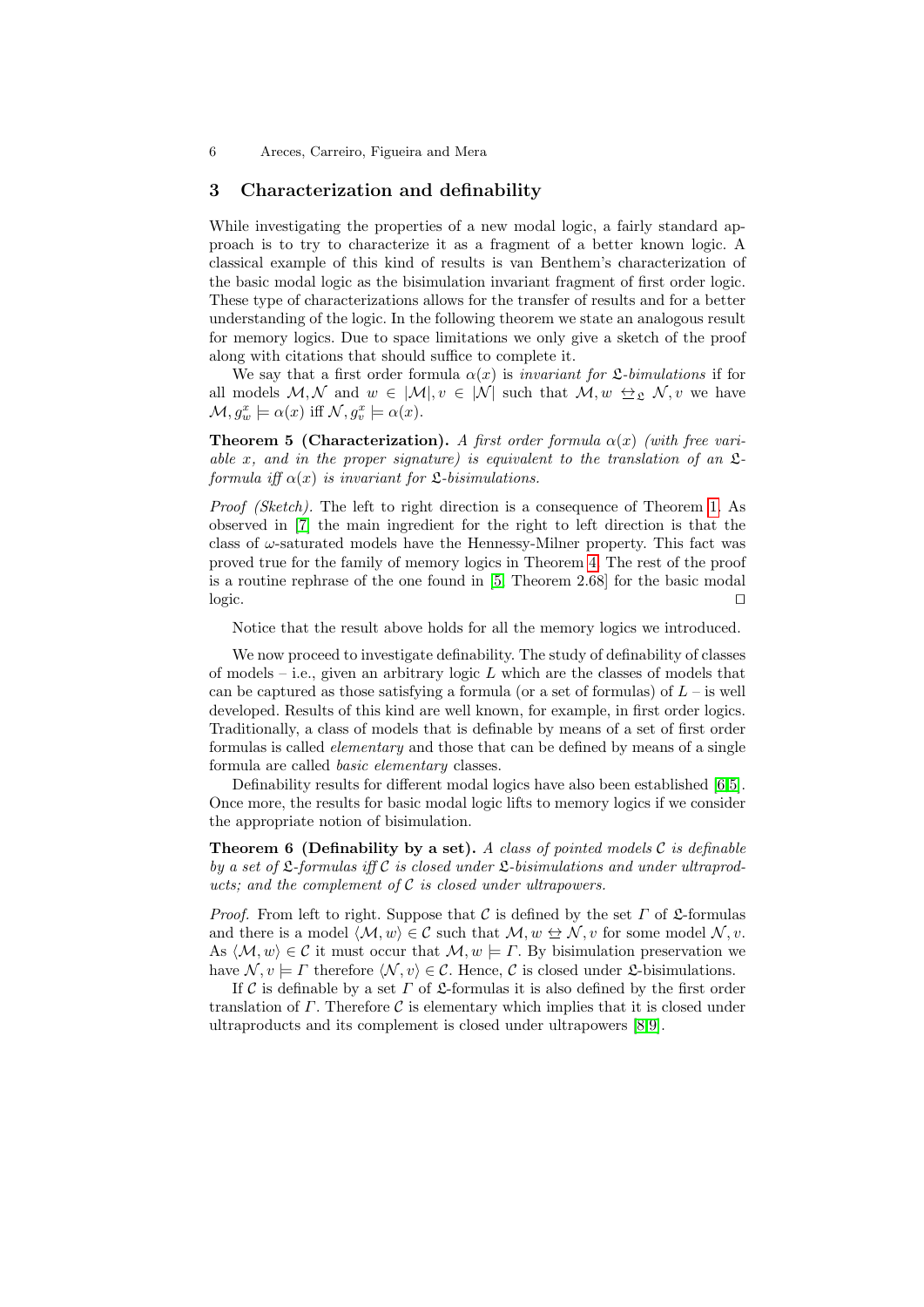From right to left. Suppose C is closed under  $\mathfrak{L}$ -bisimulations and ultraproducts, while its complement is closed under ultrapowers. Let  $\Gamma$  be the set of **L**-formulas true in every model of C. Trivially  $C \models \Gamma$ . We still have to show that if  $\mathcal{M}, w \models \Gamma$  then  $\langle \mathcal{M}, w \rangle \in \mathcal{C}$ . Define the following set

$$
\mathsf{Th}^w(x) = \{ \mathsf{ST}_x(\varphi) : \varphi \text{ is an } \mathfrak{L}\text{-formula and } \mathcal{M}, w \models \varphi \}.
$$

We state that  $\mathsf{Th}^w(x)$  is satisfiable in C. For suppose not. By compactness, there is a finite subset  $\Sigma_0 \subseteq \text{Th}^w(x)$  such that  $\Sigma_0 = {\sigma_1, \ldots, \sigma_n}$  is not satisfiable in C.<sup>[5](#page-6-1)</sup> This means that the formula  $\psi = \neg \bigwedge_i \sigma_i$  is valid in C and therefore  $\psi \in \Gamma$ . This is a contradiction because it is obvious that  $\mathcal{M}, w \not\models \psi$  and by hypothesis  $\mathcal{M}, w \models \Gamma$ . Hence, there is a model  $\langle \mathcal{N}, v \rangle \in \mathsf{K}$  such that  $\mathcal{N}, v \models \mathsf{Th}^w(x)$ . It is easy to see that these models satisfy  $\mathcal{N}, v \equiv_{\mathfrak{L}} \mathcal{M}, w$ .

To finish, suppose that  $\langle \mathcal{M}, w \rangle \notin \mathcal{C}$ , we take  $\omega$ -saturated extensions  $\langle \mathcal{N}^*, v^* \rangle \in$ C and  $\langle \mathcal{M}^*, w^* \rangle \notin \mathcal{C}$ . As  $\omega$ -saturated models have the Hennessy-Milner property (by Theorem [4\)](#page-4-0) this implies that  $\mathcal{N}^*, v^* \Leftrightarrow_{\mathfrak{L}} \mathcal{M}^*, w^*$ . As C is closed under bisimulations then  $\langle \mathcal{M}, w \rangle \in \mathcal{C}$ , a contradiction. Therefore  $\langle \mathcal{M}, w \rangle$  must be in  $\mathcal{C}$ .  $\Box$ 

<span id="page-6-2"></span>Theorem 7 (Definability by a single formula). A class of pointed models C is definable by a single  $\mathfrak{L}$ -formula iff C is closed under  $\mathfrak{L}$ -bisimulations and both C and its complement are closed under ultraproducts.

*Proof.* From left to right. Suppose C is definable by a single  $\mathfrak{L}$ -formula  $\varphi$ . Observe that the complement of C is defined by  $\neg \varphi$ . Using Theorem [6](#page-5-1) on C with  $\Gamma = {\varphi}$ and on its complement with  $\Gamma = \{\neg \varphi\}$  we conclude what we wanted to prove.

From right to left. Suppose that  $\mathcal C$  is closed under  $\mathfrak L$ -bisimulations and both  $\mathcal C$  and its complement are closed under ultraproducts. As the bisimulation relation is symmetric it is easy to see that  $\mathcal C$  is closed under bisimulations iff its complement is. Using this fact and Theorem [6](#page-5-1) twice we have sets of formulas  $\Gamma_1$ defining  $\mathcal C$  and  $\Gamma_2$  defining its complement.

It is obvious that the union of these sets cannot be consistent. Therefore, by compactness, there exist  $\{\alpha_1, \ldots, \alpha_n\} \subseteq \Gamma_1$  and  $\{\beta_1, \ldots, \beta_m\} \subseteq \Gamma_2$  such that  $\bigwedge_i \alpha_i \to \neg \bigwedge_j \beta_j$  is valid. We claim that it is exactly  $\varphi = \bigwedge_i \alpha_i$  that defines C. If  $\langle \mathcal{M}, w \rangle \in \mathcal{C}$ , it satisfies  $\Gamma_1$  and in particular  $\varphi$ . Suppose that  $\mathcal{M}, w \models \varphi$ . Hence  $\mathcal{M}, w \models \neg \bigwedge_j \beta_j$  and therefore  $\mathcal{M}, w \not\models \Gamma_2$ ; i.e.,  $\langle \mathcal{M}, w \rangle \in \mathcal{C}$ .

As further research it would be interesting to investigate if Theorems [6](#page-5-1) and [7](#page-6-2) can be restated using closure under ultrafilter unions, as defined in [\[15\]](#page-10-9).

#### <span id="page-6-0"></span>4 Interpolation

The notion of bisimulation also plays a crucial role for proving and disproving interpolation properties. Given a formula  $\varphi$ , let **props** $(\varphi)$  be the set of propositional symbols occurring in  $\varphi$ . A modal logic has *interpolation over propositional sym*bols on a class C, if for all formulas  $\varphi, \psi$  such that  $\mathcal{C} \models \varphi \rightarrow \psi$ , there is a modal

<span id="page-6-1"></span> $5$  The compactness theorem preserves ultraproducts-closed classes (see [\[7\]](#page-10-8)).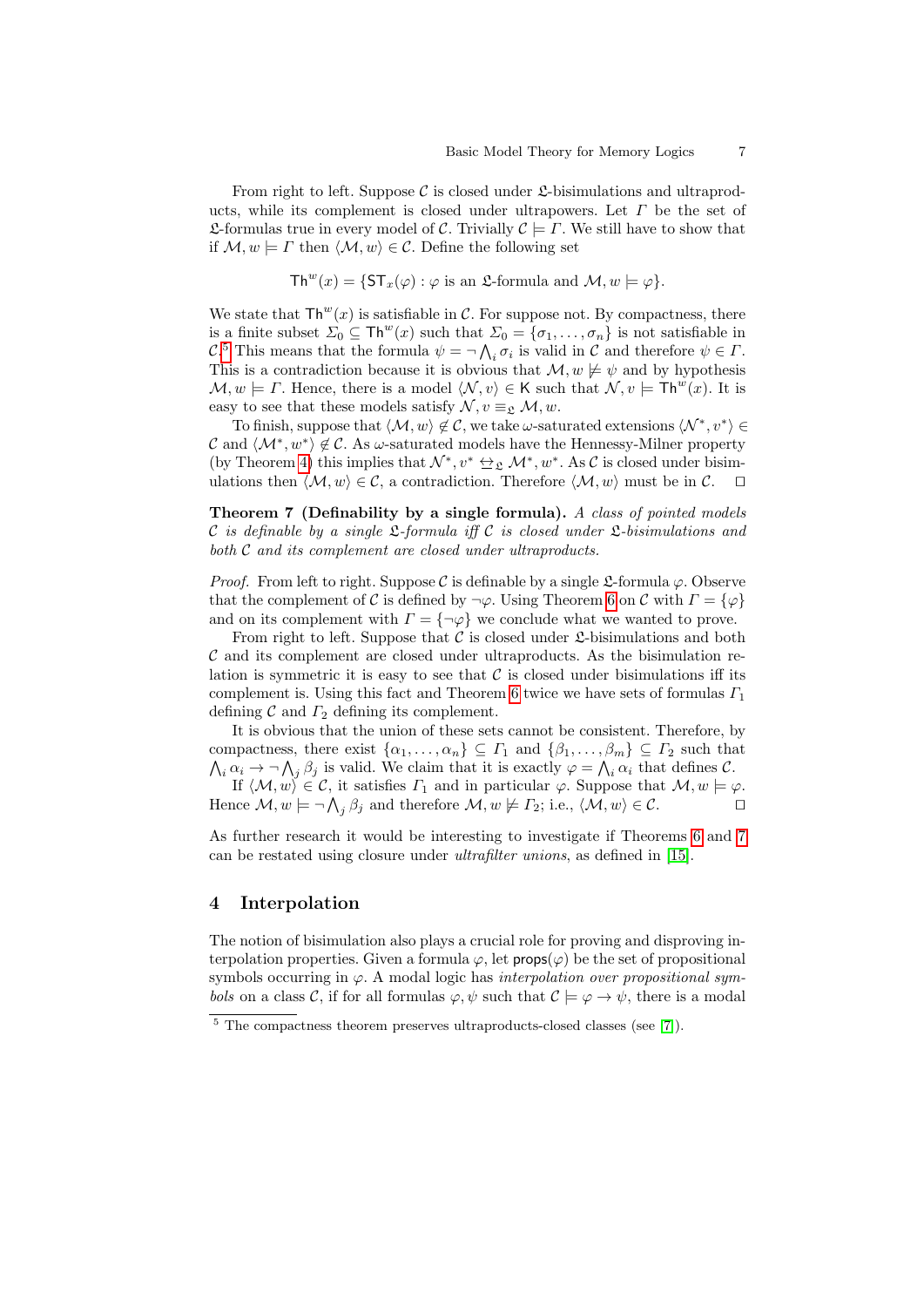formula  $\delta$  (usually called the *interpolant*) such that  $\mathcal{C} \models \varphi \rightarrow \delta, \mathcal{C} \models \delta \rightarrow \psi$ , and  $\mathsf{props}(\delta) \subseteq \mathsf{props}(\varphi) \cap \mathsf{props}(\psi)$ . Note that there is no restriction on the modalities occurring in  $\delta$ .

We will show that most of the memory logics we are studying lack interpolation (with the exception of  $ML^m(\langle\langle r\rangle\rangle, \text{ and }ML^m(\langle\langle r\rangle\rangle, \text{).})$ ). We will use a classic technique to prove this, whose general schema is the following. First, we define  $\varphi$ and  $\psi$  such that  $\varphi \to \psi$  is a valid formula. Then, we find two models  $\langle M, w \rangle$  and  $\langle \mathcal{M}', w' \rangle$ , such that w and w' are bisimilar in the common language of  $\varphi$  and  $\psi$ , but  $\mathcal{M}, w \models \varphi$  while  $\mathcal{M}', w' \models \neg \psi$ . This is enough to claim that interpolation fails. For suppose that interpolation holds. Then there is an interpolant  $\delta$  in the common language of  $\varphi$  and  $\psi$  such that  $\varphi \to \delta$  and  $\delta \to \psi$  are valid. Therefore δ holds at  $\langle M, w \rangle$ . Because w and w' are bisimilar in the common language, δ also holds at  $\langle \mathcal{M}', w' \rangle$ . This implies that  $\psi$  holds at  $\langle \mathcal{M}', w' \rangle$  too, but this is a contradiction, since we assumed that  $\neg \psi$  holds there.

In the context of memory logics, there is a choice to make concerning the inclusion of  $\mathbb{R}$  in the common language. We will use the term *interpolation* over propositional symbols and  $\mathbb{R}$  when we decide to include it in the common language. We will just say "the common language" when no confusion between the two notions can arise. Observe that  $\top$  can always occur in the interpolant, since otherwise the definition of interpolation can be easily trivialized. Finally, unless we explicitly say otherwise, we prove interpolation (or the lack thereof) for the class of all models.

We first show that interpolation over propositional symbols fails for  $ML^m(\langle r \rangle)$ and its extension with the  $\Theta$  operator. This is also true for some fragments that use  $\langle r \rangle$  instead of  $\langle r \rangle$ , both over the class of all models and over  $\mathcal{C}_{\emptyset}$ .

**Theorem 8.** The logics  $ML^m(\langle r \rangle), ML^m(\langle r \rangle, \textcircled{e}), ML^m_{\emptyset}(\langle r \rangle), ML^m_{\emptyset}(\langle r \rangle)$  and  $\mathcal{ML}_{\emptyset}^m(\langle r \rangle, \textcircled{e})$  lack interpolation over propositional symbols.

Proof (Sketch). Full details are given in the Appendix. The key ingredient of the proofs for each logic is the ability to find two models which are bisimilar in the common language. These results are strongly based on bisimilar models used in [\[1\]](#page-9-1) to investigate relative expressive power of different memory logics.  $\square$ 

We leave the analysis for  $(f)$  open, since we could not find an equivalent pair of models for this case. See [\[13\]](#page-10-4) for more details.

Now we show that  $ML^m(\langle\langle r\rangle\rangle)$  has interpolation over propositional symbols and  $(R)$  with respect to a quite general class of models. The technique we use here is similar to the one presented in [\[14\]](#page-10-10). To develop the proof we will need some tools from model theory. We introduce some definitions and preliminary results and refer the reader to [\[8](#page-10-5)[,9,](#page-10-6)[14,](#page-10-10)[12\]](#page-10-11) for details.

Throughout the rest of this section,  $\leftrightarrow$  refers to  $\mathcal{ML}^m(\langle\langle r \rangle\rangle)$ -bisimulation. We will use  $\triangle_{ML}$  when we want to refer to  $ML$ -bisimulations.

**Definition 9.** 1. A total  $ML$  frame bisimulation between frames  $\langle W, R \rangle$  and  $\langle W', R' \rangle$  is a total binary relation on  $W \times W'$  satisfying conditions (nontriv), (forth) and (back) from Figure [1.](#page-3-0)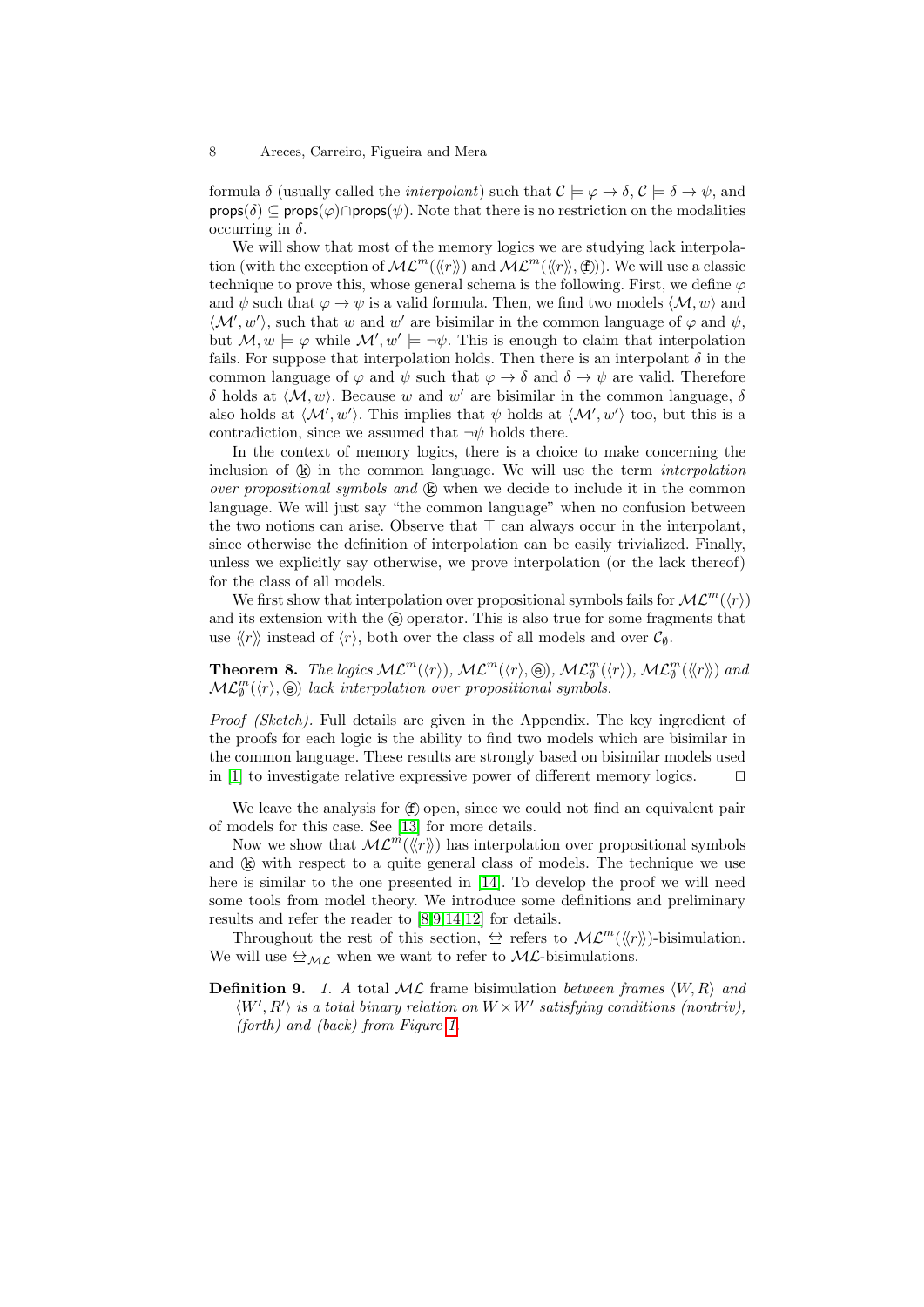2. An ML-bisimulation product of a set of frames  $\{\mathcal{F}_i \mid i \in I\}$  is a subframe B of the cartesian product  $\Pi_i \mathcal{F}_i$  such that for each  $i \in I$ , the natural projection function  $f_i: \mathcal{B} \to \mathcal{F}_i$  is a surjective bounded morphism.

Bisimulation producs, together with the following theorem (see [\[12\]](#page-10-11) for the proof), allow us to construct a new frame using a total  $ML$  frame bisimulation between two given frames. This will be helpful later to construct a model that will act as a witness for the interpolant.

<span id="page-8-0"></span>**Theorem 10.** Let H be a subframe of the product  $\mathcal{F} \times \mathcal{G}$ . Then H is an MLbisimulation product of  $\mathcal F$  and  $\mathcal G$  iff the domain of  $\mathcal H$  is a total ML frame bisimulation between  $\mathcal F$  and  $\mathcal G$ .

The last ingredient we need is to define total bisimulation in the context of memory logics. Intuitively, it is a bisimulation in which every possible relevant pairs are related.

Definition 11 (Total  $ML^m(\langle\!\langle r \rangle\!\rangle)$ -bisimulation). Let  $\mathcal{M} = \langle W, R, V, S \rangle$  and  $\mathcal{N} = \langle W', R', V', S' \rangle$  be two models of  $\mathcal{ML}^m(\langle\!\langle r \rangle\!\rangle)$ . We say that  $\mathcal{M}, w$  and  $\mathcal{N}, v$ are totally bisimilar  $(\mathcal{M}, w \triangleq^T \mathcal{N}, v)$  when there is bisimulation ~ between  $\mathcal{M}, w$ and  $N, v$  and

- 1. for every  $A = \{a_1, \ldots, a_k\} \subseteq W$  with  $a_i R a_{i+1}$ , and every  $a \in W$  there is a  $B = \{b_1, \ldots, b_k\} \subseteq W'$  with  $b_i R' b_{i+1}$  and  $b \in W'$  such that  $(A, a) \sim (B, b)$
- 2. for every  $B = \{b_1, \ldots, b_k\} \subseteq W'$ , and every  $b \in W'$  there is  $A = \{a_1, \ldots, a_k\}$ ⊂ W with  $a_iRa_{i+1}$  and  $a \in M$  such that  $(A, a) \sim (B, b)$ .

**Theorem 12.** Let  $\mathcal{C}$  be any elementary frame class closed under generated subframes and bisimulation products. Then  $ML^m(\langle\langle r \rangle\rangle)$  and  $ML^m(\langle\langle r \rangle\rangle, \text{f})$  have interpolation over propositions and  $\mathbb{R}$  relative to the class of all models with frame in C.

Proof (Sketch). Full details are provided in the Appendix. Suppose there are two  $ML^m(\langle\langle r\rangle\rangle)$ -formulas  $\varphi$  and  $\psi$  such that  $\varphi \to \psi$  is valid, but it does not have an interpolant in the common language. In general, the bisimulations we discuss here between a pair of models are always established with respect to the common language of  $\varphi$  and  $\psi$ . We first show that there are two models M and N such that  $\mathcal{M}, w \models \varphi$  and  $\mathcal{N}, v \models \neg \psi$ . We next take  $\omega$ -saturated models  $\mathcal{M}^+$  and  $\mathcal{N}^+$ of M and N respectively and show  $\mathcal{M}^+, w \leftrightarrow^T \mathcal{N}^+, v$ . According to the tree model property for  $ML^m(\langle\!\langle r \rangle\!\rangle)$  (see [\[1\]](#page-9-1)), we take equivalent tree  $ML^m(\langle\!\langle r \rangle\!\rangle)$ models  $\mathcal{M}_T^+$  and  $\mathcal{N}_T^+$  such that  $\mathcal{M}^+, w \trianglelefteq^T \mathcal{M}_T^+, w$  and  $\mathcal{N}^+, v \trianglelefteq^T \mathcal{N}_T^+, v$ . We conclude  $\mathcal{M}_T^+$ ,  $w \trianglelefteq^T \mathcal{N}_T^+$ ,  $v$ .

Then we switch to the basic modal logic  $ML$ . Let  $\mathcal{M}^+_{T_{ML}}$  and  $\mathcal{N}^+_{T_{ML}}$  be the corresponding ML-models of  $\mathcal{M}_T^+$  and  $\mathcal{N}_T^+$  respectively (shifting the signature to  $\langle \text{PROP} \cup \{known\}, \text{REL}\rangle$ ). Being  $\mathcal{ML}^m(\langle\langle r \rangle\rangle)$  an extension of  $\mathcal{ML}$ , we have  $\mathcal{M}_{T_{ML}}^{\perp} \triangleq_{ML}^{T} \mathcal{N}_{T_{ML}}^{\perp}$ . Using Theorem [10,](#page-8-0) one can show that there is a bisimulation product  $\mathcal{H} \in \mathcal{C}$  of the frames of  $\mathcal{M}'$  and  $\mathcal{N}'$ , and a valuation V such that  $(\mathcal{H}, V), \langle w, v \rangle \models (\varphi \land \neg \psi)[\mathbb{R}/known].$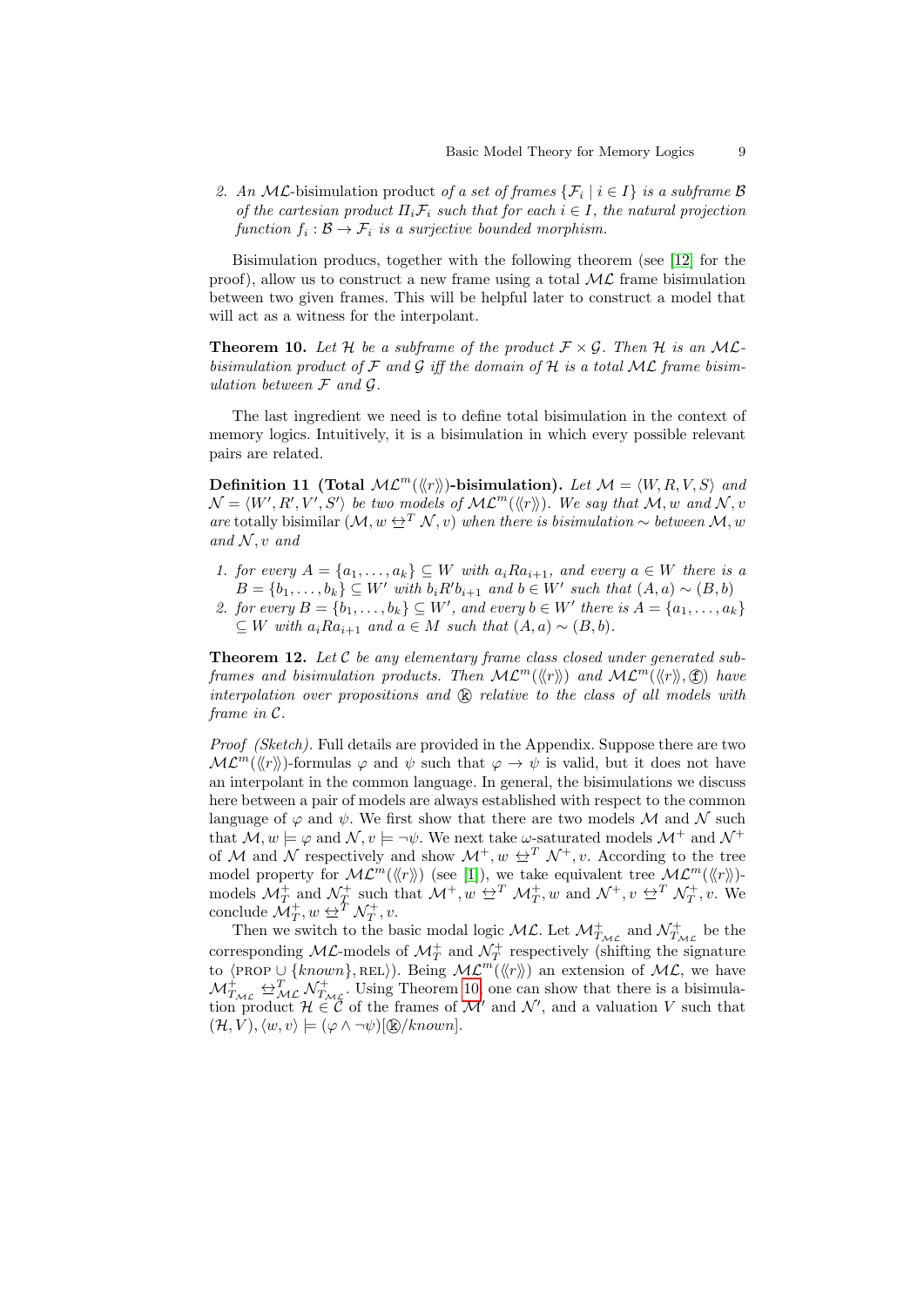Since by its definition, H is a tree, we can return to  $ML^m(\langle\langle r \rangle\rangle)$  and conclude that  $\varphi \wedge \neg \psi$  is satisfiable in some  $\mathcal{ML}^m(\langle\langle r \rangle\rangle)$ -model based on a frame in C, contradicting our hypothesis. Graphically, the general schema is the following (the double headed arrows represent total bisimulations):



Following this schema the result can be proved for  $ML^m(\langle\langle r\rangle\rangle)$ . Then, interpolation for  $ML^m(\langle r \rangle, \mathbf{f})$  is straightforward using the equivalence preserving translations defined in [\[1\]](#page-9-1) between  $ML^m(\langle\!\langle r \rangle\!\rangle, \mathbf{f})$  and  $ML^m(\langle\!\langle r \rangle\!\rangle)$ .

### <span id="page-9-2"></span>5 Conclusions and further work

In this article we investigated some model theoretical properties of several memory logics. Fist we analyzed memory logics in terms of first-order characterization and definability. These properties hold for all the logics we introduced, thanks to a general Hennessy-Milner property for  $\omega$ -saturated models. Then we studied interpolation and showed that the property fails for many memory logics both over the class of all models and over  $\mathcal{C}_\emptyset$ . On the other hand, we stablished interpolation over propositional symbols and known for  $ML^m(\langle\!\langle r \rangle\!\rangle)$  and  $ML^m(\langle\!\langle r \rangle\!\rangle, \textcircled{f})$ over many different classes of models. Bisimulations were a key tool to tackle these problems. The results presented here help complete a picture of the properties of memory logics and contributes to understanding what they are, how they behave, and which is their relation with other well-known logics.

There are some pending problems that are worth investigating. The expressive power of some memory logics is still not well understood (in particular, when the language includes the  $(f)$  operator, see [\[1\]](#page-9-1)). This directly leads to the still unanswered questions concerning interpolation. Also, the Beth definability property is usually studied together with interpolation, and for many logics, a proof of the former can be obtained once a proof of the later is at hand. Both properties are closely connected, and the logics having one but not the other are relatively few (see [\[10\]](#page-10-12) for examples). Alas! the case for memory logics is not that simple. Even though some weak results concerning Beth definability for memory logics have been established (see [\[13\]](#page-10-4)), a general conclusion is still missing.

## References

- <span id="page-9-1"></span>1. Areces, C., Figueira, D., Figueira, S., Mera, S.: The expressive power of memory logics. Review of Symbolic Logic 4(1) (2010)
- <span id="page-9-0"></span>2. Areces, C., Figueira, D., Gorín, D., Mera, S.: Tableaux and model checking for memory logics. In: Proceedings of Tableaux09. pp. 47–61 (2009)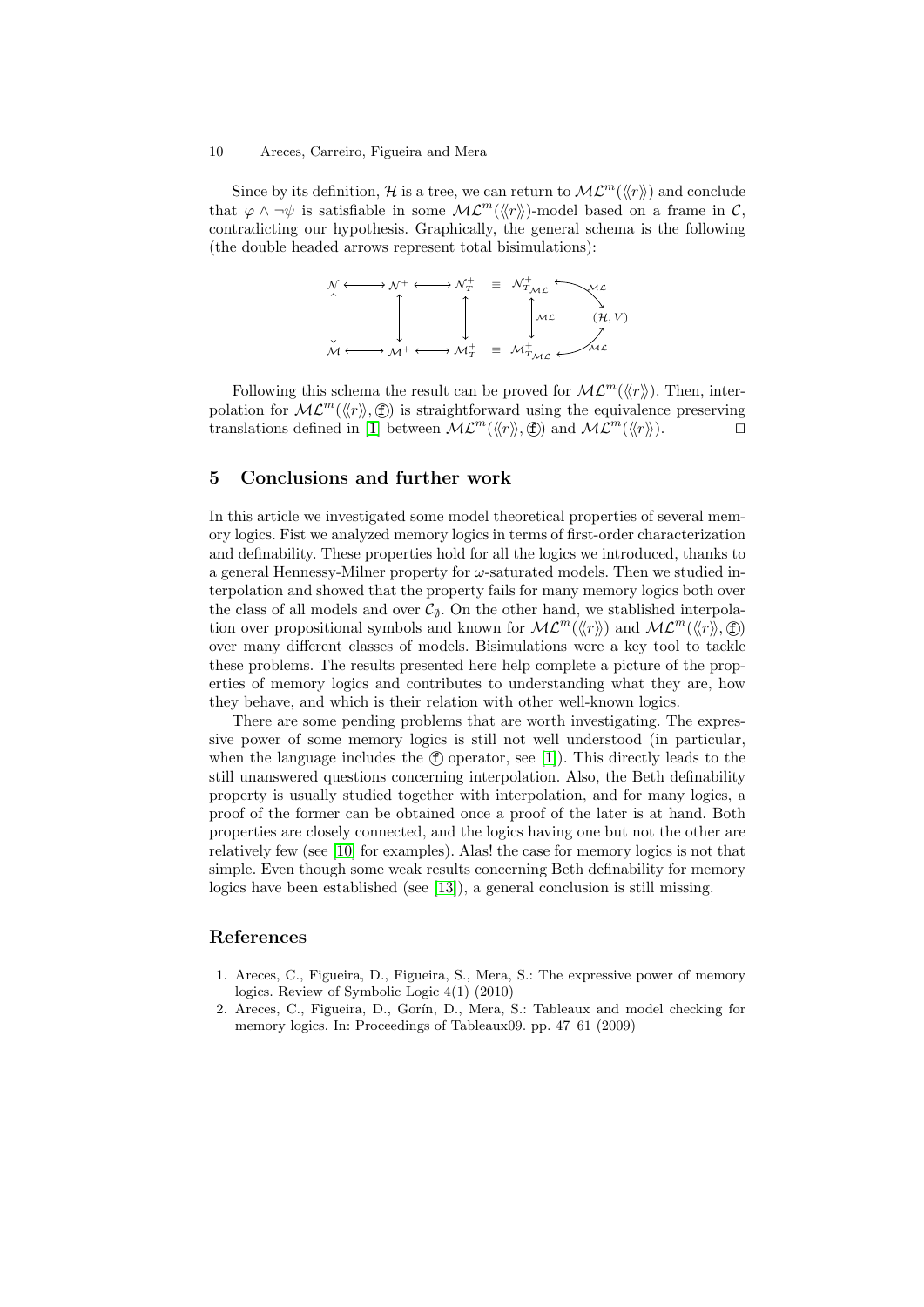- <span id="page-10-2"></span>3. Areces, C., Figueira, S., Mera, S.: Completeness results for memory logics. In: LFCS'09. LNCS, vol. 5407, pp. 16–30. Springer-Verlag (2009)
- <span id="page-10-1"></span>4. Areces, C., Figueira, D., Figueira, S., Mera, S.: Expressive power and decidability for memory logics. In: WoLLIC'08. LNCS, vol. 5110, pp. 56–68 (2008)
- <span id="page-10-3"></span>5. Blackburn, P., de Rijke, M., Venema, Y.: Modal Logic. Cambridge University Press (2001)
- <span id="page-10-0"></span>6. Blackburn, P., Wolter, F., van Benthem, J. (eds.): Handbook of Modal Logics. Elsevier (2006)
- <span id="page-10-8"></span>7. Carreiro, F.: Characterization and definability in modal first-order fragments. Master's thesis, Universidad de Buenos Aires (2010), arXiv:1011.4718.
- <span id="page-10-5"></span>8. Chang, C., Keisler, H.: Model Theory, Studies in Logic and the Foundations of Mathematics, vol. 73. North-Holland Publishing Co., third edn. (1990)
- <span id="page-10-6"></span>9. Doets, K.: Basic model theory. University of Chicago Press (1996)
- <span id="page-10-12"></span>10. Hoogland, E.: Definability and interpolation: Model-theoretic investigations. Ph.D. thesis, ILLC. Universiteit van Amsterdam (2001)
- <span id="page-10-7"></span>11. Keisler, H.J.: The ultraproduct construction. In: Proceedings of the Ultramath Conference. Pisa, Italy (2008)
- <span id="page-10-11"></span>12. Marx, M., Venema, Y.: Multi-dimensional modal logic. Kluwer (1997)
- <span id="page-10-4"></span>13. Mera, S.: Modal Memory Logics. Ph.D. thesis, Universidad de Buenos Aires & Universit´e Henri Poincare, Buenos Aires, Argentina (2009)
- <span id="page-10-10"></span>14. ten Cate, B.: Model theory for extended modal languages. Ph.D. thesis, University of Amsterdam (2005), ILLC Publications, Ph. D. Dissertation series, Amsterdam
- <span id="page-10-9"></span>15. Venema, Y.: Ultrafilter unions: an exercise in modal definability. In: First Workshop on Logic and Language. pp. 303–310. Universidad de Sevilla (2000)

## Appendix

**Theorem 4.** Let  $\mathfrak L$  be a memory logic, the class of  $\omega$ -saturated models has the Hennessy-Milner property with respect to  $\mathfrak{L}$ -bisimulations.

*Proof.* Given two  $\omega$ -saturated models  $\mathcal{M} = \langle W, R, V, S \rangle$  and  $\mathcal{N} = \langle W', R', V', S' \rangle$ we propose the binary relation ∼ defined as

$$
(A, w) \sim (B, v)
$$
 iff  $\mathcal{M}', w \equiv_{\mathfrak{L}} \mathcal{N}', v$ 

as a candidate for a bisimulation where  $\mathcal{M}' = \langle W, R, V, A \rangle, \mathcal{N}' = \langle W', R', V', B \rangle$ and  $A \cup \{w\} \subseteq W$ ,  $B \cup \{v\} \subseteq W'$ . Suppose that  $(A, w) \sim (B, v)$ .  $\sim$  satisfies (nontriv) and (agree) by definition.

(kagree): If  $\&$  is an operator of  $\&$ , then  $w \in A$  iff  $\mathcal{M}'$ ,  $w \models \&$  iff  $\mathcal{N}'$ ,  $v \models \&$  iff  $v \in B$ . This proves that *(kagree)* is satisfied.

(remember): Suppose that  $\hat{\tau}$ ) is an operator of  $\mathfrak{L}$ . Then  $(A, w) \sim (B, v)$  implies that for every  $\varphi$ ,  $\mathcal{M}'$ ,  $w \models \varphi$  iff  $\mathcal{N}'$ ,  $v \models \varphi$ . In particular,  $\mathcal{M}'$ ,  $w \models \mathcal{D}\psi$  iff  $\mathcal{N}', v \models \textcircled{c} \psi$  which by satisfaction definition holds precisely when  $\mathcal{M}'[w], w \models \psi$ iff  $\mathcal{N}'[v], v \models \psi$  and hence  $(A \cup \{w\}, w) \sim (B \cup \{v\}, v)$ . This proves that (remember) is satisfied. The conditions (forget) and (erase) are stablished similarly in logics with the  $(f)$  and  $(g)$  operators.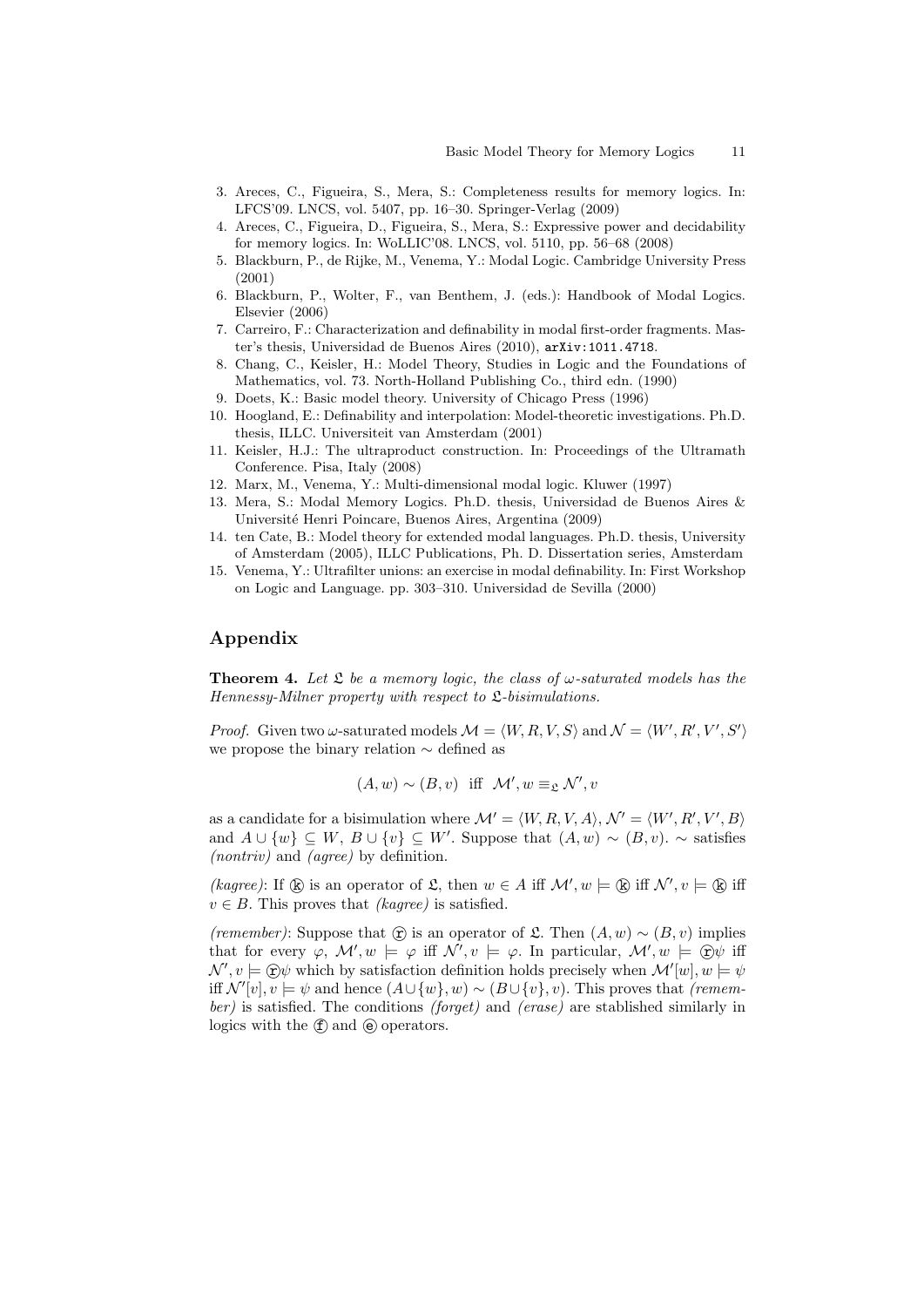(forth) and (back): These properties are proved as for basic modal logic (see [\[5,](#page-10-3) Proposition 2.54]).

 $(mforth)$  and  $(mback)$ : Since  $(A, w) \sim (B, v)$ , we have already seen in the  $\hat{r}$  case that  $\mathcal{M}'[w], w \models \psi$  iff  $\mathcal{N}'[v], v \models \psi$ .<sup>[6](#page-11-0)</sup> This implies that  $\mathcal{M}'[w], w \equiv_{\mathfrak{L}} \mathcal{N}'[v], v$ . Us-ing Lemma [3](#page-4-3) we also know that  $\langle \mathcal{M}'[w], w \rangle$  and  $\langle \mathcal{N}'[v], v \rangle$  are both  $\omega$ -saturated.

Suppose that  $w'$  is a successor of w. Let  $\Sigma$  be the set of all the formulas true at  $\mathcal{M}'[w], w'$ . For every finite subset  $\Delta \subseteq \Sigma$  we have  $\mathcal{M}'[w], w' \models \bigwedge \Delta$  and therefore  $\mathcal{M}'[w], w \models \langle\!\langle r \rangle\!\rangle \bigwedge \Delta$ . By L-equivalence we have  $\mathcal{N}'[v], v \models \langle\!\langle r \rangle\!\rangle \bigwedge \Delta$  which means that for every  $\Delta$  we have a v-successor which satisfies it. By Lemma [2](#page-4-4) we can conclude that there exists v' a v-successor so that  $\mathcal{N}'[v], v' \models \Sigma$ .

As  $\mathcal{M}'[w], w'$  and  $\mathcal{N}'[v], v'$  make the same formulas true, then they are  $\mathfrak{L}$ equivalent and by definition they will be related by the bisimulation. This proves that (mforth) is satisfied because  $(A \cup \{w\}, w') \sim (B \cup \{v\}, v')$ . The proof for  $(mback)$  is similar but switching the models.

**Theorem 8.** The logics  $ML^m(\langle r \rangle), ML^m(\langle r \rangle, \textcircled{e}), ML^m_{\emptyset}(\langle r \rangle), ML^m_{\emptyset}(\langle r \rangle)$  and  $\mathcal{ML}_{\emptyset}^m(\langle r \rangle, \textcircled{e})$  lack interpolation over propositional symbols.

Proof. We show each case separately.

 $\mathcal{ML}_{\emptyset}^m(\langle r \rangle):$  Let  $\varphi = q \wedge \textcircled{r}[r](\neg \textcircled{k} \rightarrow \varphi')$ . If  $\mathcal{M}, w \models \varphi$  then q is true at w and any successor of w different from w satisfies  $\varphi'$ . Now, let  $\varphi' = \neg q \wedge \neg \textcircled{r} \langle r \rangle \textcircled{k} \wedge \neg q$ . With this definition of  $\varphi'$ , if  $\mathcal{M}, w \models \varphi$  then for all v such that  $wRv$  and  $v \neq w$ we have  $\neg vRv$ .

Let  $\psi = p \wedge \langle r \rangle (\neg p \wedge \textcircled{r} \rangle \textcircled{k})$ . If  $\mathcal{M}, w \models \psi$  then there is  $v \neq w$  such that wRv and vRv. It is clear that  $\varphi \wedge \psi$  is a contradiction, so  $\varphi \rightarrow \neg \psi$  is valid.

Let  $\mathcal{M}_1 = \langle \mathbb{N}, R_1, \emptyset, \emptyset \rangle$  and  $\mathcal{M}_2 = \langle \mathbb{N}, R_2, \emptyset, \emptyset \rangle$ , where  $R_1 = \{(n, m) | n \neq j\}$  $m\} \cup \{(0,0)\}\$ and  $R_2 = R_1 \cup \{(1,1)\}\$ . Graphically,



where the accessibility relation is the transitive closure of the arrows shown but without reflexive loops excepts those explicitly marked. In [\[1\]](#page-9-1) it was shown that  $\langle \mathcal{M}_1, 0 \rangle$  and  $\langle \mathcal{M}_2, 0 \rangle$  are bisimilar over  $\mathcal{ML}_{\emptyset}^m(\langle r \rangle)$ . Now, define the models  $\mathcal{M}'_1$  and  $\mathcal{M}'_2$  as  $\mathcal{M}_1$  and  $\mathcal{M}_2$  respectively but with a nonempty valuation in the following way:  $\mathcal{M}'_1 = \langle \mathbb{N}, R_1, V_1, \emptyset \rangle$  and  $\mathcal{M}'_2 = \langle \mathbb{N}, R_2, V_2, \emptyset \rangle$ , where  $R_1 =$  $\{(n,m) \mid n \neq m\} \cup \{(0,0)\}, R_2 = R_1 \cup \{(1,1)\}, V_1(q) = \{0\}$  and  $V_2(p) = \{0\}.$ One can verify that  $\langle \mathcal{M}'_1, 0 \rangle$  and  $\langle \mathcal{M}'_2, 0 \rangle$  are bisimilar over the common language and that  $\mathcal{M}'_1, 0 \models \varphi$  and  $\mathcal{M}'_2, 0 \models \psi$ .

<span id="page-11-0"></span> $6$  We can use  $\circledcirc$  here because we required that every memory logic should have it.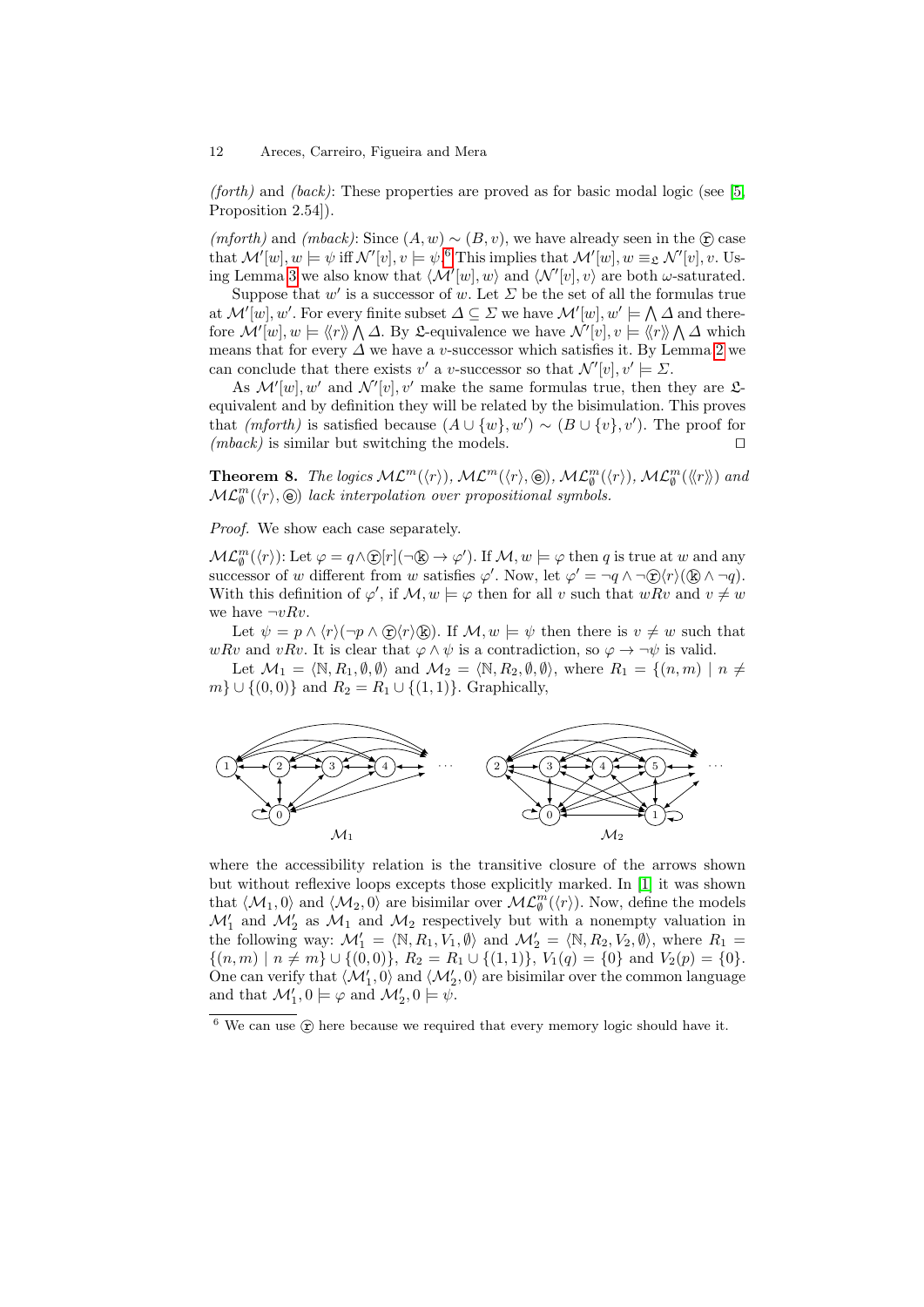Suppose there is an interpolant  $\chi$  over the common language of  $\varphi$  and  $\psi$  for the valid formula  $\varphi \to \neg \psi$ . On the one hand, since  $\varphi$  is true at  $\langle \mathcal{M}'_1, 0 \rangle$  then  $\chi$ also is. On the other, since  $\psi$  is true at  $\langle \mathcal{M}'_2, 0 \rangle$  then  $\neg \chi$  also is. Then we have that  $\mathcal{M}'_1, 0 \models \chi$  and  $\mathcal{M}'_2, 0 \models \neg \chi$ , which is a contradiction because  $\langle \mathcal{M}'_1, 0 \rangle$  and  $\langle \mathcal{M}'_2, 0 \rangle$  are bisimilar over the common language.

 $ML^m(\langle r \rangle)$ : Let  $\varphi$  and  $\psi$  be as in the case for  $ML^m_{\emptyset}(\langle r \rangle)$ . Let  $\theta = \neg \mathbb{Q} \wedge [r] \neg \mathbb{Q} \wedge \neg \mathbb{Q}$ [r][r]¬(k). Define  $\varphi' = \varphi \wedge \theta$  and  $\psi' = \psi \wedge \theta$  and repeat the proof above.

 $\mathcal{ML}_{\emptyset}^m(\langle\!\langle r \rangle\!\rangle)$ : Observe that in the proof for  $\mathcal{ML}_{\emptyset}^m(\langle r \rangle)$ , instead of  $\psi$ , one could use  $\psi' = p \wedge \mathcal{D}\langle r \rangle (\neg p \wedge \mathcal{D}\langle r \rangle (\mathbb{R} \wedge \neg p)).$  Now, in both  $\varphi$  and  $\psi'$ , all occurrences of  $\langle r \rangle$ are of the form  $\hat{\mathbf{x}}(r)$ , and all occurrences of  $[r]$  are of the form  $\hat{\mathbf{x}}[r]$ . Therefore they can be translated to  $\langle\!\langle r \rangle\!\rangle$  and  $[\![r]\!]$  preserving equivalence. Since  $\mathcal{ML}_{\emptyset}^m(\langle\!\langle r \rangle\!\rangle)$ is less expressive than  $ML_{\emptyset}^m(\langle r \rangle)$ , both models of the proof for  $ML_{\emptyset}^m(\langle r \rangle)$  are  $\mathcal{ML}_{\emptyset}^m(\langle\!\langle r \rangle\!\rangle)$ -bisimilar and therefore the argument is valid.

 $\mathcal{ML}_{\emptyset}^m(\langle r \rangle, \textcircled{e})$ : Let  $\theta(q) = \textcircled{r}\langle r \rangle(q \wedge \textcircled{k}) \wedge \neg \langle r \rangle(\neg q \wedge \textcircled{k}))$ . Suppose  $\mathcal M$  is a model with  $S = \{w\}$  where  $\mathcal{M}, w \models q$  and  $\mathcal{M}, v \models \neg q$ . It is not difficult to see that  $\mathcal{M}, v \models \theta(q)$  iff vRw and  $\neg wRv$ . Now, let  $\varphi = q \wedge \mathcal{D}\langle r \rangle \langle r \rangle (\neg q \wedge \theta(q))$  and  $\psi = p \wedge \mathbb{C}[r][r] \setminus \mathbb{R} \to (\neg p \wedge \neg \theta(p)))$  (here  $\theta(p)$  is the result of replacing all occurrences of q by p in the formula  $\theta(q)$ ). If  $\varphi$  is true at a point w then there are points u and  $v \neq w$  such that  $wRuRv$  and  $vRw$  and  $\neg wRv$ . If  $\psi$  is true at a point w then for all points u and  $v \neq w$  such that  $wRuRv$  it is not the case that and vRw and  $\neg wRv$ . Hence  $\models \varphi \rightarrow \neg \psi$ .

Let  $\mathcal{M} = \langle \{s\} \cup \mathbb{N}_0 \cup \mathbb{N}_1 \cup \ldots, R, \emptyset, \emptyset \rangle$ , where each  $\mathbb{N}_i$  is a different copy of N, and  $R = \{(n, m) \mid n \in \mathbb{N}_i, m \in \mathbb{N}_j, i \leq j\} \cup \{(n, s), (s, n) \mid \text{for all } n \neq s\}.$ Graphically,



In [\[1\]](#page-9-1) it was showed that  $\langle M, w_0 \rangle$  and  $\langle M, w_1 \rangle$  are  $ML_{\emptyset}^m(\langle r \rangle, \textcircled{e})$ -bisimilar, where  $w_0 \in \mathbb{N}_0$  and  $w_1 \in \mathbb{N}_1$ . Let  $\mathcal{M}'$  be as  $\mathcal M$  but with a nonempty valuation:  $V(p) = \{w_0\}, V(q) = \{w_1\}, \text{ and } V(r) = \emptyset \text{ for all } r \in \text{PROP different from } p \text{ and }$ q. It is straightforward to verify that  $\mathcal{M}'$ ,  $w_0 \models \psi$  and  $\mathcal{M}'$ ,  $w_1 \models \varphi$ , but  $\langle \mathcal{M}', w_0 \rangle$ and  $\langle \mathcal{M}', w_1 \rangle$  are  $\mathcal{ML}_{\emptyset}^m(\langle r \rangle, \widehat{\Theta})$ -bisimilar in the common language.

 $ML^m(\langle r\rangle, \textcircled{e})$ : Let  $\varphi$  and  $\psi$  be as in the proof for  $ML^m_{\emptyset}(\langle r\rangle, \textcircled{e})$ . It is easy to see that  $\Theta \varphi \to \neg \Theta \psi$  is a valid formula in the class of  $ML^m(\langle r \rangle, \Theta)$ -models. The rest of the argument is similar.  $\square$ 

<span id="page-12-0"></span>**Theorem 12.** Let  $\mathcal C$  be any elementary frame class closed under generated subframes and bisimulation products. Then  $ML^m(\langle\langle r \rangle\rangle)$  and  $ML^m(\langle\langle r \rangle\rangle, \text{F})$  have interpolation over propositions and known relative to the class of all models with frame in C.

Proof. We only give the proof of the main theorem. The proofs for the auxiliary lemmas can be found in [\[13\]](#page-10-4). Let  $\varphi$  and  $\psi$  such that  $\mathcal{C} \models \varphi \rightarrow \psi$  and let  $\mathcal{L}$  be the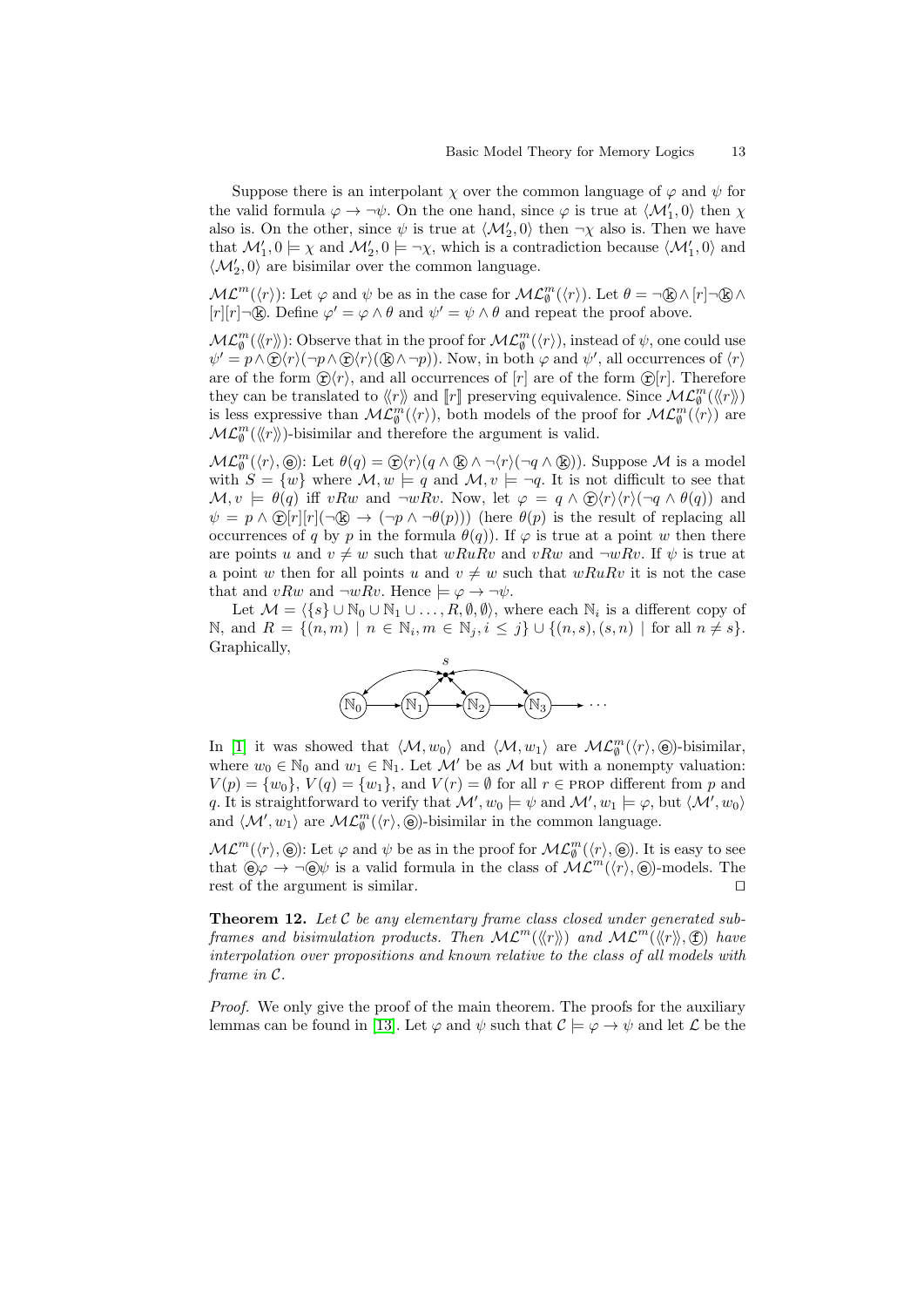common language of  $\varphi$  and  $\psi$ . Suppose for the sake of contradiction that there is no interpolant of  $\varphi$  and  $\psi$  in the language  $\mathcal{L}$ . We first state two easy lemmas:

**Lemma 13.** There is a model  $M$  based on a frame in  $C$ , with a state w, such that  $\mathcal{M}, w \models \{ \chi \mid C \models \varphi \rightarrow \chi \text{ and } \chi \in \mathcal{L} \} \cup \{ \neg \psi \}.$ 

Since C is closed under generated subframes we may assume that  $\mathcal M$  is generated by w.

**Lemma 14.** There is a model  $N$  based on a frame in  $C$ , with a state v, such that  $\mathcal{N}, v \models \{ \chi \mid \mathcal{M}, w \models \chi \text{ and } \chi \in \mathcal{L} \} \cup \{ \varphi \}.$ 

Again we may assume that N is generated by v. Let  $\mathcal{M}^+$  and  $\mathcal{N}^+$  be  $\omega$ saturated elementary extensions of  $\mathcal M$  and  $\mathcal N$  respectively. Let us suppose that the first order models  $\mathcal{M}^+$  and  $\mathcal{N}^+$  have domains M and N and binary relations  $R_1$  and  $R_2$  for the modal operator  $\langle r \rangle$ , respectively.

We define the relation  $\sim$  between  $\wp(M) \times M$  and  $\wp(N) \times N$  in the following way: for all finite  $A \subseteq M$  and finite  $B \subseteq N$ ,

 $(A, a) \sim (B, b)$  iff for all formulas  $\chi$  in  $\mathcal{L}, \mathcal{M}^+[A], a \models \chi$  iff  $\mathcal{N}^+[B], b \models \chi$ .

By construction  $(\emptyset, w) \sim (\emptyset, v)$ . We prove that  $\sim$  is a bisimulation. Call ST<sub>x</sub> the translation from  $ML^m(\langle r \rangle)$  formulas to first order logic formulas defined in [\[1\]](#page-9-1).

**Lemma 15.** ∼ is an  $ML^m(\langle\langle r\rangle\rangle)$ -bisimulation between  $\mathcal{M}^+$  and  $\mathcal{N}^+$  with respect to L.

*Proof.* By the definition of  $\sim$ , it is clear that the condition (*agree*) is satisfied, restricted to L. Let us see (*mzig*). Suppose  $(A, a) \sim (B, b)$  and  $aR_1a'$ . Let

$$
\Gamma = \{ \mathsf{ST}_x(\chi) \mid \mathcal{M}^+[A \cup \{a\}], a' \models \chi \text{ and } \chi \in \mathcal{L} \}.
$$

Let  $c_b$  be a new constant denoting the element b of  $\mathcal{N}^+$ . We next show that  $\Gamma \cup \{R(c_b, x)\}\$ is realized in  $\mathcal{N}^+[B \cup \{b\}],$  where R is the first order binary relation symbol for  $\langle r \rangle$ . Since, by Lemma [3,](#page-4-3) the expansion of  $\mathcal{N}^+$ [B $\cup$ {b}] with the constant  $c<sub>b</sub>$  is 1-saturated, it suffices to show that every finite subset of  $\Gamma$  is realized in  $\mathcal{N}^+[B\cup\{b\}]$  by an  $R_2$ -successor of b. Let  $\mathsf{ST}_x(\chi_1),\ldots,\mathsf{ST}_x(\chi_n)\in\Gamma$ . We have  $\mathcal{M}^+[A], a \models \langle\!\langle r \rangle\!\rangle(\chi_1 \wedge \cdots \wedge \chi_n),$  and therefore  $\mathcal{N}^+[B], b \models \langle\!\langle r \rangle\!\rangle(\chi_1 \wedge \cdots \wedge \chi_n),$ which implies that there is an  $R_2$ -successor of b which satisfies  $\chi_1 \wedge \cdots \wedge \chi_n$ . I.e., in  $\mathcal{N}^+[B\cup\{b\}]$  there is an  $R_2$ -successor which realizes  $\{\mathsf{ST}_x(\chi_1),\ldots,\mathsf{ST}_x(\chi_n)\}.$ Hence, there is b',  $bR_2b'$  such that  $\mathcal{N}^+[B\cup\{b\}], g^x_{b'} \models \Gamma$ . Therefore for every  $\chi$  of Left Liet is b,  $\partial$ ,  $\partial P$  and that  $N^{-}[B \cup \{b\}], y' \models T$ . Therefore for every  $\chi$  or<br>  $\mathcal{L}$ , if  $\mathcal{M}^+[A \cup \{a\}], a' \models \chi$  then  $\mathcal{N}^+[B \cup \{b\}], b' \models \chi$ . To see the other implication, suppose by contradiction that  $\mathcal{N}^+[B\cup\{b\}], b' \models \chi$  but  $\mathcal{M}^+[A\cup\{a\}], a' \not\models \chi$ (the case  $\mathcal{M}^+[A\cup\{a\}], a' \models \chi$  but  $\mathcal{N}^+[B\cup\{b\}], b' \not\models \chi$  is similar). This would imply that  $\mathcal{M}^+[A\cup\{a\}], a'\models \neg \chi$  and hence  $\mathcal{N}^+[B\cup\{b\}], b'\models \neg \chi$  which leads to a contradiction. The  $(mzag)$  condition is similar.

In order to check (remember), suppose that  $\mathcal{M}^+[A], a \models \chi$  iff  $\mathcal{N}^+[B], b \models \chi$ for all  $\chi$  of  $\mathcal L$ . Now, let  $\chi$  be any formula of  $\mathcal L$ . By hypothesis,  $\mathcal M^+[A], a \models \textcircled{r}\chi$ iff  $\mathcal{N}^+[B], b \models \textcircled{c}\chi$ . Applying the definition of  $\textcircled{c}$ , we obtain  $\mathcal{M}^+[A\cup\{a\}], a \models \chi$ iff  $\mathcal{N}^+[B\cup\{b\}], b \models \chi.$